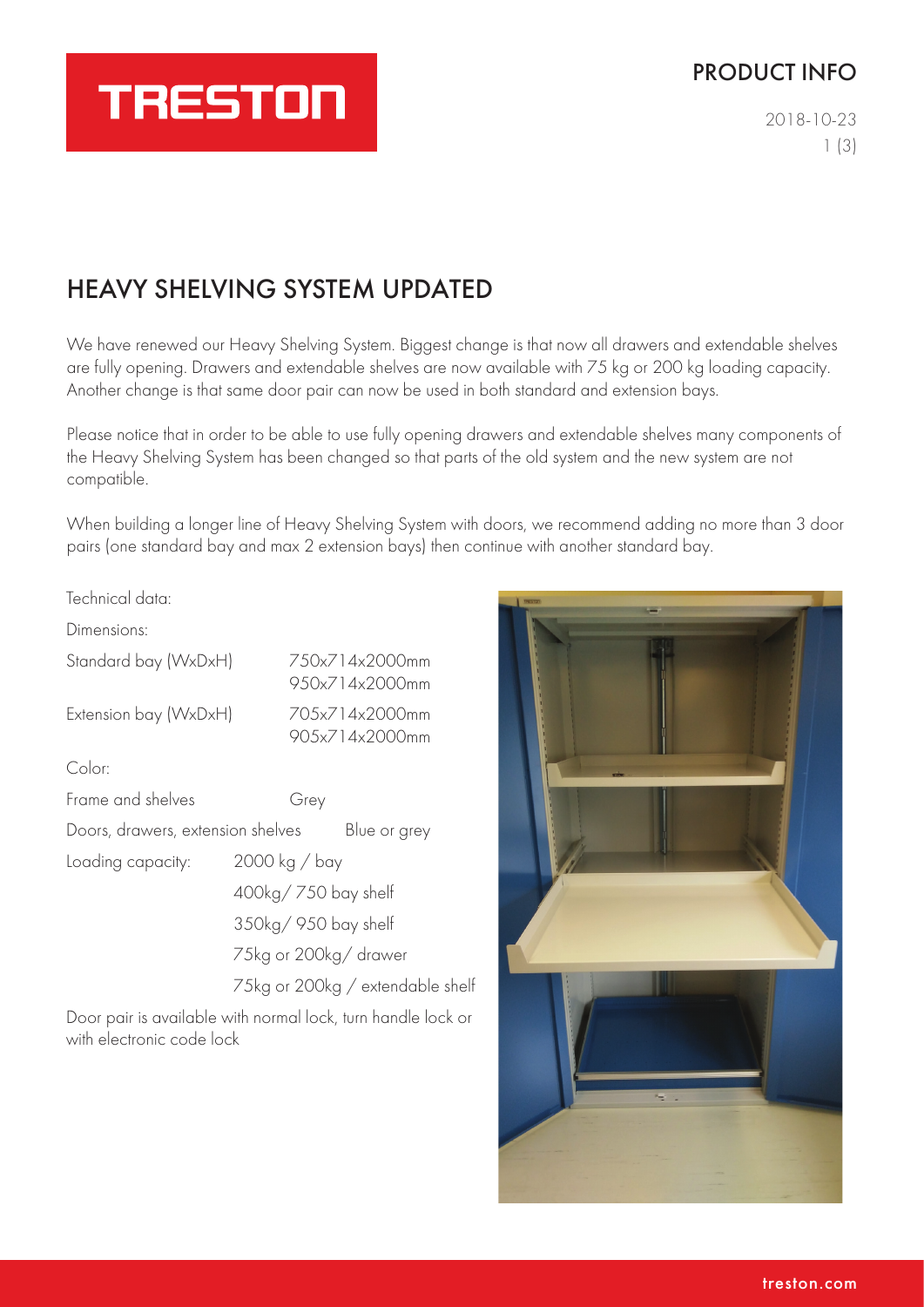# PRODUCT INFO



2018-10-23 2 (3)

Item names and codes:

| <b>Name</b>                    | Size mm     | Loading kg | Code       |
|--------------------------------|-------------|------------|------------|
| End frame open                 | 714x2000    |            | 852002-49  |
| End frame closed               | 714x2000    |            | 852001-49  |
| Base/top 70                    | 660x714     |            | 852004-49  |
| Base/top 90                    | 860x714     |            | 852013-49  |
| Cross support pair             |             |            | 851671-49  |
| Back sheet 70                  | 740x1990    |            | 852009-49  |
| Back sheet 90                  | 940x1990    |            | 852016-49  |
| Shelf 70 + brackets            | 660x714     |            | 852003-49  |
| Shelf 90 + brackets            | 860x714     |            | 852012-49  |
| Door pair 70                   | 700x2000    |            | 852000-07  |
| Door pair 90                   | 900x2000    |            | 852011-07  |
| Door pair 70, turn handle lock | 700x2000    |            | 852000-07T |
| Door pair 90, turn handle lock | 900x2000    |            | 852011-07T |
| Door pair 70, code lock        | 700x2000    |            | 852000-07E |
| Door pair 90, code lock        | 900x2000    |            | 852011-07E |
| Locking shelf 70               | 660x714     | 400        | 852007-49  |
| Locking shelf 90               | 860x714     | 350        | 852015-49  |
| Locking element                | 1000        |            | 851675-49  |
| Drawer 70/50                   | 612x612x50  | 75         | 833967-07  |
| Drawer 70/75                   | 612x612x75  | 75         | 833401-07  |
| Drawer 70/100                  | 612x612x100 | 75         | 833975-07  |
| Drawer 70/150                  | 612x612x150 | 75         | 833983-07  |
| Drawer 70/250                  | 612x612x250 | 75         | 833991-07  |
| Extendable shelf 70            | 612x612x85  | 75         | 852017-07  |
| Drawer 70/75                   | 612x612x75  | 200        | 833401-07H |
| Drawer 70/100                  | 612x612x100 | 200        | 833975-07H |
| Drawer 70/150                  | 612x612x150 | 200        | 833983-07H |
| Drawer 70/250                  | 612x612x250 | 200        | 833991-07H |
| Extendable shelf 70            | 612x612x85  | 200        | 852017-07H |
| Drawer 90/75                   | 810x612x75  | 75         | 854262-07  |
| Drawer 90/100                  | 810x612x100 | 75         | 854246-07  |
| Drawer 90/150                  | 810x612x150 | 75         | 854248-07  |
| Drawer 90/250                  | 810x612x250 | 75         | 854249-07  |